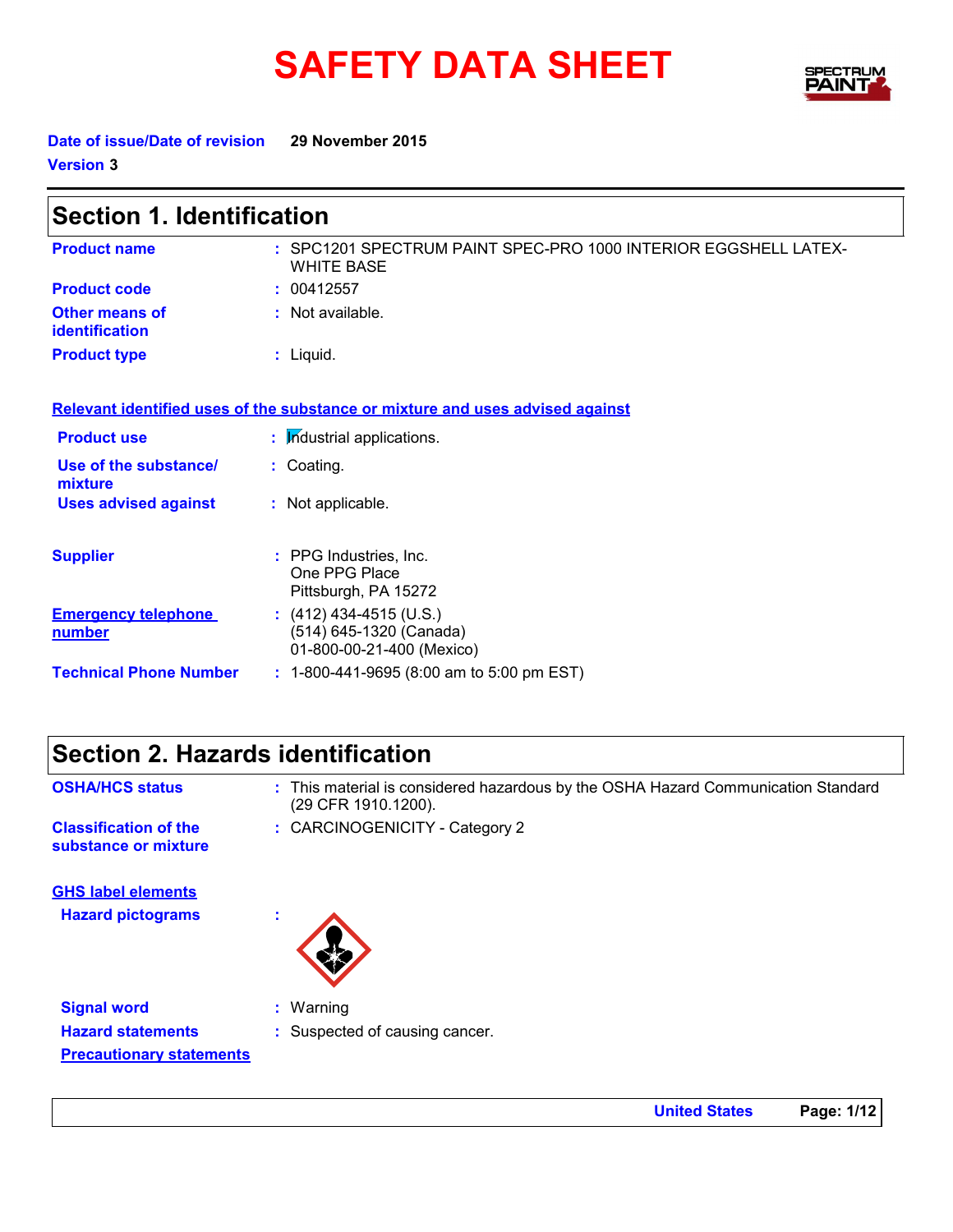#### Product name SPC1201 SPECTRUM PAINT SPEC-PRO 1000 INTERIOR EGGSHELL LATEX-WHITE | **BASE**

### **Section 2. Hazards identification**

| <b>Prevention</b>                          | : Obtain special instructions before use. Do not handle until all safety precautions have<br>been read and understood. Wear protective gloves. Wear eye or face protection.<br>Wear protective clothing. |
|--------------------------------------------|----------------------------------------------------------------------------------------------------------------------------------------------------------------------------------------------------------|
| <b>Response</b>                            | : IF exposed or concerned: Get medical attention.                                                                                                                                                        |
| <b>Storage</b>                             | : Store locked up.                                                                                                                                                                                       |
| <b>Disposal</b>                            | Dispose of contents and container in accordance with all local, regional, national and<br>international regulations.                                                                                     |
| <b>Supplemental label</b><br>elements      | : Emits toxic fumes when heated.                                                                                                                                                                         |
| <b>Hazards not otherwise</b><br>classified | : None known.                                                                                                                                                                                            |

### **Section 3. Composition/information on ingredients**

| <b>Substance/mixture</b> | Mixture                                                                       |
|--------------------------|-------------------------------------------------------------------------------|
| <b>Product name</b>      | : SPC1201 SPECTRUM PAINT SPEC-PRO 1000 INTERIOR EGGSHELL LATEX-<br>WHITE BASE |

| Ingredient name              | 70                               | <b>CAS number</b>       |
|------------------------------|----------------------------------|-------------------------|
| Kaolin<br>I titanium dioxide | !≥0.1<br>- <25<br>- <25<br>l≥0.1 | 1332-58-7<br>13463-67-7 |
|                              |                                  |                         |

SUB codes represent substances without registered CAS Numbers.

Any concentration shown as a range is to protect confidentiality or is due to batch variation.

**There are no additional ingredients present which, within the current knowledge of the supplier and in the concentrations applicable, are classified as hazardous to health or the environment and hence require reporting in this section.**

**Occupational exposure limits, if available, are listed in Section 8.**

### **Section 4. First aid measures**

If ingestion, irritation, any type of overexposure or symptoms of overexposure occur during or persists after use of this product, contact a POISON CONTROL CENTER, EMERGENCY ROOM OR PHYSICIAN immediately; have Safety Data Sheet information available. Never give anything by mouth to an unconscious or convulsing person.

#### **Description of necessary first aid measures**

| <b>Eye contact</b>  | : Remove contact lenses, irrigate copiously with clean, fresh water, holding the eyelids<br>apart for at least 10 minutes and seek immediate medical advice.                                           |
|---------------------|--------------------------------------------------------------------------------------------------------------------------------------------------------------------------------------------------------|
| <b>Inhalation</b>   | : Remove to fresh air. Keep person warm and at rest. If not breathing, if breathing is<br>irregular or if respiratory arrest occurs, provide artificial respiration or oxygen by trained<br>personnel. |
| <b>Skin contact</b> | : Remove contaminated clothing and shoes. Wash skin thoroughly with soap and water<br>or use recognized skin cleanser. Do NOT use solvents or thinners.                                                |
| <b>Ingestion</b>    | : If swallowed, seek medical advice immediately and show this container or label. Keep<br>person warm and at rest. Do NOT induce vomiting.                                                             |

#### **Most important symptoms/effects, acute and delayed**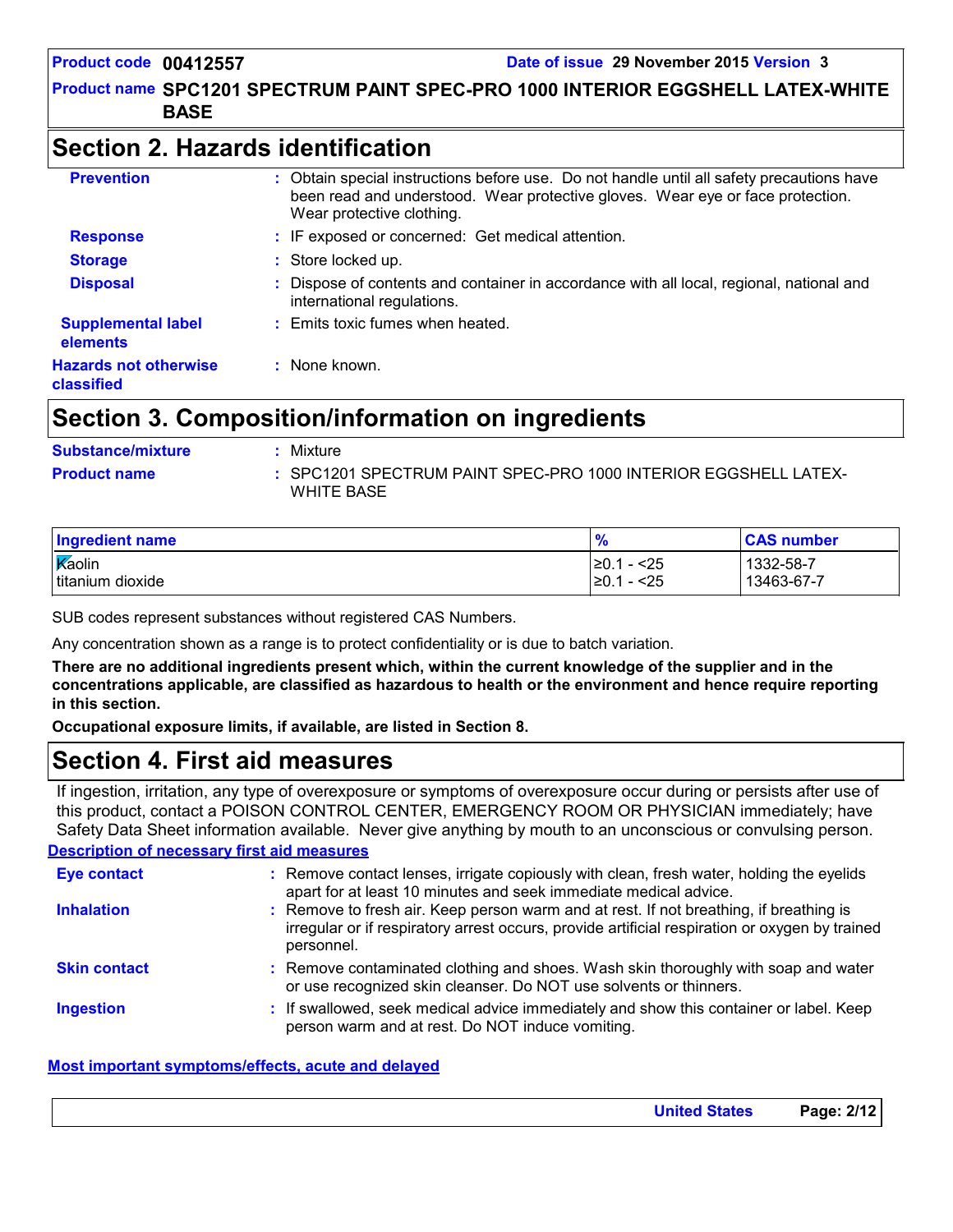#### Product name SPC1201 SPECTRUM PAINT SPEC-PRO 1000 INTERIOR EGGSHELL LATEX-WHITE | **BASE**

### **Section 4. First aid measures**

| <b>Potential acute health effects</b> |                                                                                                                                                                               |
|---------------------------------------|-------------------------------------------------------------------------------------------------------------------------------------------------------------------------------|
| Eye contact                           | : No known significant effects or critical hazards.                                                                                                                           |
| <b>Inhalation</b>                     | : No known significant effects or critical hazards.                                                                                                                           |
| <b>Skin contact</b>                   | : No known significant effects or critical hazards.                                                                                                                           |
| <b>Ingestion</b>                      | : No known significant effects or critical hazards.                                                                                                                           |
| <b>Over-exposure signs/symptoms</b>   |                                                                                                                                                                               |
| Eye contact                           | : No specific data.                                                                                                                                                           |
| <b>Inhalation</b>                     | : No specific data.                                                                                                                                                           |
| <b>Skin contact</b>                   | : No specific data.                                                                                                                                                           |
| <b>Ingestion</b>                      | : No specific data.                                                                                                                                                           |
|                                       | Indication of immediate medical attention and special treatment needed, if necessary                                                                                          |
| <b>Notes to physician</b>             | : Treat symptomatically. Contact poison treatment specialist immediately if large<br>quantities have been ingested or inhaled.                                                |
| <b>Specific treatments</b>            | : No specific treatment.                                                                                                                                                      |
| <b>Protection of first-aiders</b>     | : No action shall be taken involving any personal risk or without suitable training. It may<br>be dangerous to the person providing aid to give mouth-to-mouth resuscitation. |

#### **See toxicological information (Section 11)**

### **Section 5. Fire-fighting measures**

| <b>Extinguishing media</b>                               |                                                                                                                                                                                                     |
|----------------------------------------------------------|-----------------------------------------------------------------------------------------------------------------------------------------------------------------------------------------------------|
| <b>Suitable extinguishing</b><br>media                   | : Use an extinguishing agent suitable for the surrounding fire.                                                                                                                                     |
| Unsuitable extinguishing<br>media                        | : None known.                                                                                                                                                                                       |
| <b>Specific hazards arising</b><br>from the chemical     | : In a fire or if heated, a pressure increase will occur and the container may burst.                                                                                                               |
| <b>Hazardous thermal</b><br>decomposition products       | Decomposition products may include the following materials:<br>carbon dioxide<br>carbon monoxide<br>metal oxide/oxides                                                                              |
| <b>Special protective actions</b><br>for fire-fighters   | : Promptly isolate the scene by removing all persons from the vicinity of the incident if<br>there is a fire. No action shall be taken involving any personal risk or without suitable<br>training. |
| <b>Special protective</b><br>equipment for fire-fighters | : Fire-fighters should wear appropriate protective equipment and self-contained breathing<br>apparatus (SCBA) with a full face-piece operated in positive pressure mode.                            |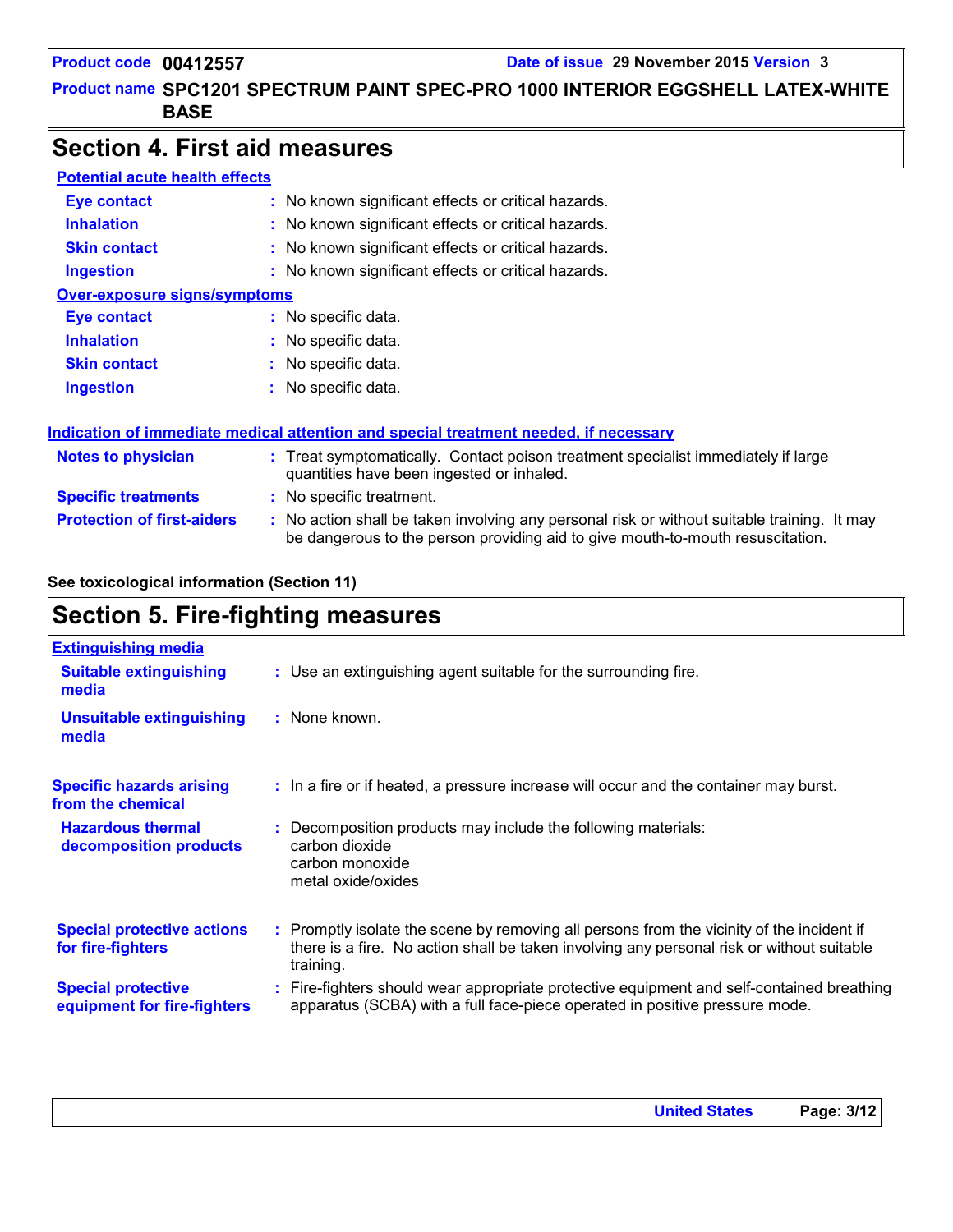Product name SPC1201 SPECTRUM PAINT SPEC-PRO 1000 INTERIOR EGGSHELL LATEX-WHITE | **BASE**

### **Section 6. Accidental release measures**

#### **Personal precautions, protective equipment and emergency procedures**

| For non-emergency<br>personnel                               | : No action shall be taken involving any personal risk or without suitable training.<br>Evacuate surrounding areas. Keep unnecessary and unprotected personnel from<br>entering. Do not touch or walk through spilled material. Avoid breathing vapor or mist.<br>Provide adequate ventilation. Wear appropriate respirator when ventilation is<br>inadequate. Put on appropriate personal protective equipment.                                                                                                                                                                                                                                                                                             |
|--------------------------------------------------------------|--------------------------------------------------------------------------------------------------------------------------------------------------------------------------------------------------------------------------------------------------------------------------------------------------------------------------------------------------------------------------------------------------------------------------------------------------------------------------------------------------------------------------------------------------------------------------------------------------------------------------------------------------------------------------------------------------------------|
| For emergency responders                                     | : If specialised clothing is required to deal with the spillage, take note of any information<br>in Section 8 on suitable and unsuitable materials. See also the information in "For non-<br>emergency personnel".                                                                                                                                                                                                                                                                                                                                                                                                                                                                                           |
| <b>Environmental precautions</b>                             | : Avoid dispersal of spilled material and runoff and contact with soil, waterways, drains<br>and sewers. Inform the relevant authorities if the product has caused environmental<br>pollution (sewers, waterways, soil or air).                                                                                                                                                                                                                                                                                                                                                                                                                                                                              |
| <b>Methods and materials for containment and cleaning up</b> |                                                                                                                                                                                                                                                                                                                                                                                                                                                                                                                                                                                                                                                                                                              |
| <b>Small spill</b>                                           | : Stop leak if without risk. Move containers from spill area. Dilute with water and mop up<br>if water-soluble. Alternatively, or if water-insoluble, absorb with an inert dry material and<br>place in an appropriate waste disposal container. Dispose of via a licensed waste<br>disposal contractor.                                                                                                                                                                                                                                                                                                                                                                                                     |
| <b>Large spill</b>                                           | : Stop leak if without risk. Move containers from spill area. Approach release from<br>upwind. Prevent entry into sewers, water courses, basements or confined areas. Wash<br>spillages into an effluent treatment plant or proceed as follows. Contain and collect<br>spillage with non-combustible, absorbent material e.g. sand, earth, vermiculite or<br>diatomaceous earth and place in container for disposal according to local regulations<br>(see Section 13). Dispose of via a licensed waste disposal contractor. Contaminated<br>absorbent material may pose the same hazard as the spilled product. Note: see<br>Section 1 for emergency contact information and Section 13 for waste disposal. |

### **Section 7. Handling and storage**

#### **Precautions for safe handling**

| <b>Protective measures</b> | : Put on appropriate personal protective equipment (see Section 8). Avoid exposure -<br>obtain special instructions before use. Do not handle until all safety precautions have<br>been read and understood. Do not get in eyes or on skin or clothing. Do not ingest.<br>Avoid breathing vapor or mist. If during normal use the material presents a respiratory<br>hazard, use only with adequate ventilation or wear appropriate respirator. Keep in the<br>original container or an approved alternative made from a compatible material, kept<br>tightly closed when not in use. Empty containers retain product residue and can be<br>hazardous. Do not reuse container. |
|----------------------------|--------------------------------------------------------------------------------------------------------------------------------------------------------------------------------------------------------------------------------------------------------------------------------------------------------------------------------------------------------------------------------------------------------------------------------------------------------------------------------------------------------------------------------------------------------------------------------------------------------------------------------------------------------------------------------|
| <b>Special precautions</b> | : If this material is part of a multiple component system, read the Safety Data Sheet(s) for<br>the other component or components before blending as the resulting mixture may have<br>the hazards of all of its parts.                                                                                                                                                                                                                                                                                                                                                                                                                                                        |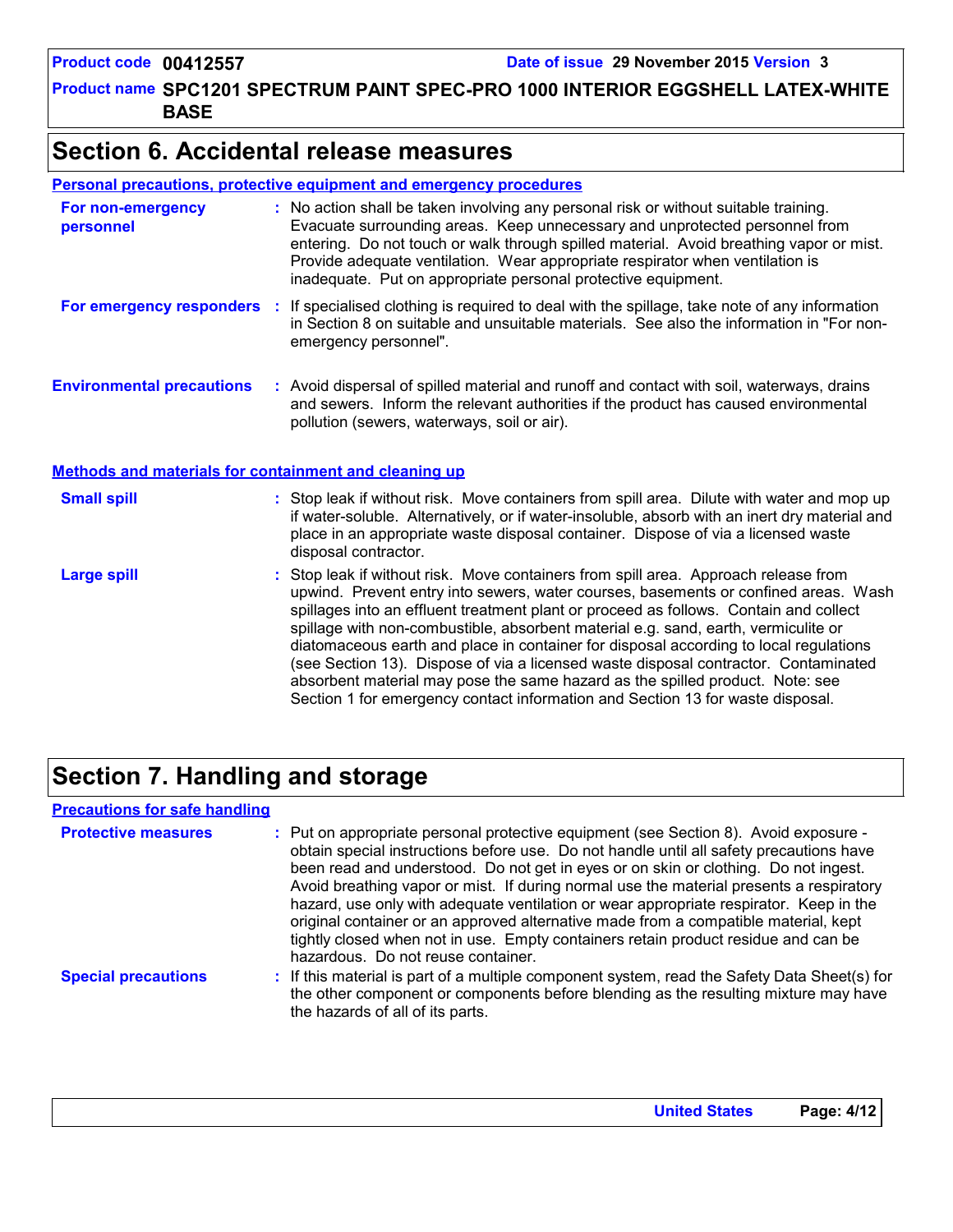Product name SPC1201 SPECTRUM PAINT SPEC-PRO 1000 INTERIOR EGGSHELL LATEX-WHITE | **BASE**

### **Section 7. Handling and storage**

| <b>Advice on general</b><br>occupational hygiene                                 | : Eating, drinking and smoking should be prohibited in areas where this material is<br>handled, stored and processed. Workers should wash hands and face before eating,<br>drinking and smoking. Remove contaminated clothing and protective equipment before<br>entering eating areas. See also Section 8 for additional information on hygiene<br>measures.                                                                                                                                                                                                                                         |
|----------------------------------------------------------------------------------|-------------------------------------------------------------------------------------------------------------------------------------------------------------------------------------------------------------------------------------------------------------------------------------------------------------------------------------------------------------------------------------------------------------------------------------------------------------------------------------------------------------------------------------------------------------------------------------------------------|
| <b>Conditions for safe storage,</b><br>including any<br><b>incompatibilities</b> | Do not store below the following temperature: $5^{\circ}$ C (41 <sup>°</sup> F). Store in accordance with<br>÷.<br>local regulations. Store in original container protected from direct sunlight in a dry, cool<br>and well-ventilated area, away from incompatible materials (see Section 10) and food<br>and drink. Keep container tightly closed and sealed until ready for use. Containers that<br>have been opened must be carefully resealed and kept upright to prevent leakage. Do<br>not store in unlabeled containers. Use appropriate containment to avoid environmental<br>contamination. |

### **Section 8. Exposure controls/personal protection**

#### **Control parameters**

#### **Occupational exposure limits**

|                            | <b>Ingredient name</b>                                       | <b>Exposure limits</b>                                                                                                                                                                                                                                                                                                                                                                                                                       |
|----------------------------|--------------------------------------------------------------|----------------------------------------------------------------------------------------------------------------------------------------------------------------------------------------------------------------------------------------------------------------------------------------------------------------------------------------------------------------------------------------------------------------------------------------------|
| Kaolin<br>titanium dioxide |                                                              | ACGIH TLV (United States, 4/2014).<br>TWA: 2 mg/m <sup>3</sup> 8 hours. Form: Respirable<br>Ifraction<br>OSHA PEL (United States, 2/2013).<br>TWA: 5 mg/m <sup>3</sup> 8 hours. Form: Respirable<br>Ifraction<br>TWA: 15 mg/m <sup>3</sup> 8 hours. Form: Total dust<br>OSHA PEL (United States, 2/2013).<br>TWA: 15 mg/m <sup>3</sup> 8 hours. Form: Total dust<br>ACGIH TLV (United States, 4/2014).<br>TWA: 10 mg/m <sup>3</sup> 8 hours. |
|                            | Key to abbreviations                                         |                                                                                                                                                                                                                                                                                                                                                                                                                                              |
| $\mathsf{A}$               | = Acceptable Maximum Peak                                    | S<br>= Potential skin absorption                                                                                                                                                                                                                                                                                                                                                                                                             |
| ACGIH                      | = American Conference of Governmental Industrial Hygienists. | SR<br>= Respiratory sensitization                                                                                                                                                                                                                                                                                                                                                                                                            |
| C                          | $=$ Ceiling Limit                                            | SS<br>$=$ Skin sensitization                                                                                                                                                                                                                                                                                                                                                                                                                 |
| F                          | $=$ Fume                                                     | <b>STEL</b><br>= Short term Exposure limit values                                                                                                                                                                                                                                                                                                                                                                                            |
| <b>IPEL</b>                | = Internal Permissible Exposure Limit                        | TD<br>= Total dust                                                                                                                                                                                                                                                                                                                                                                                                                           |
| <b>OSHA</b>                | = Occupational Safety and Health Administration.             | TLV<br>= Threshold Limit Value                                                                                                                                                                                                                                                                                                                                                                                                               |

OSHA **=** Occupational Safety and Health Administration.

R = Respirable

Z = OSHA 29CFR 1910.1200 Subpart Z - Toxic and Hazardous Substances

#### **Consult local authorities for acceptable exposure limits.**

```
procedures
```
**Recommended monitoring :** If this product contains ingredients with exposure limits, personal, workplace atmosphere or biological monitoring may be required to determine the effectiveness of the ventilation or other control measures and/or the necessity to use respiratory protective equipment. Reference should be made to appropriate monitoring standards. Reference to national guidance documents for methods for the determination of hazardous substances will also be required.

TWA **=** Time Weighted Average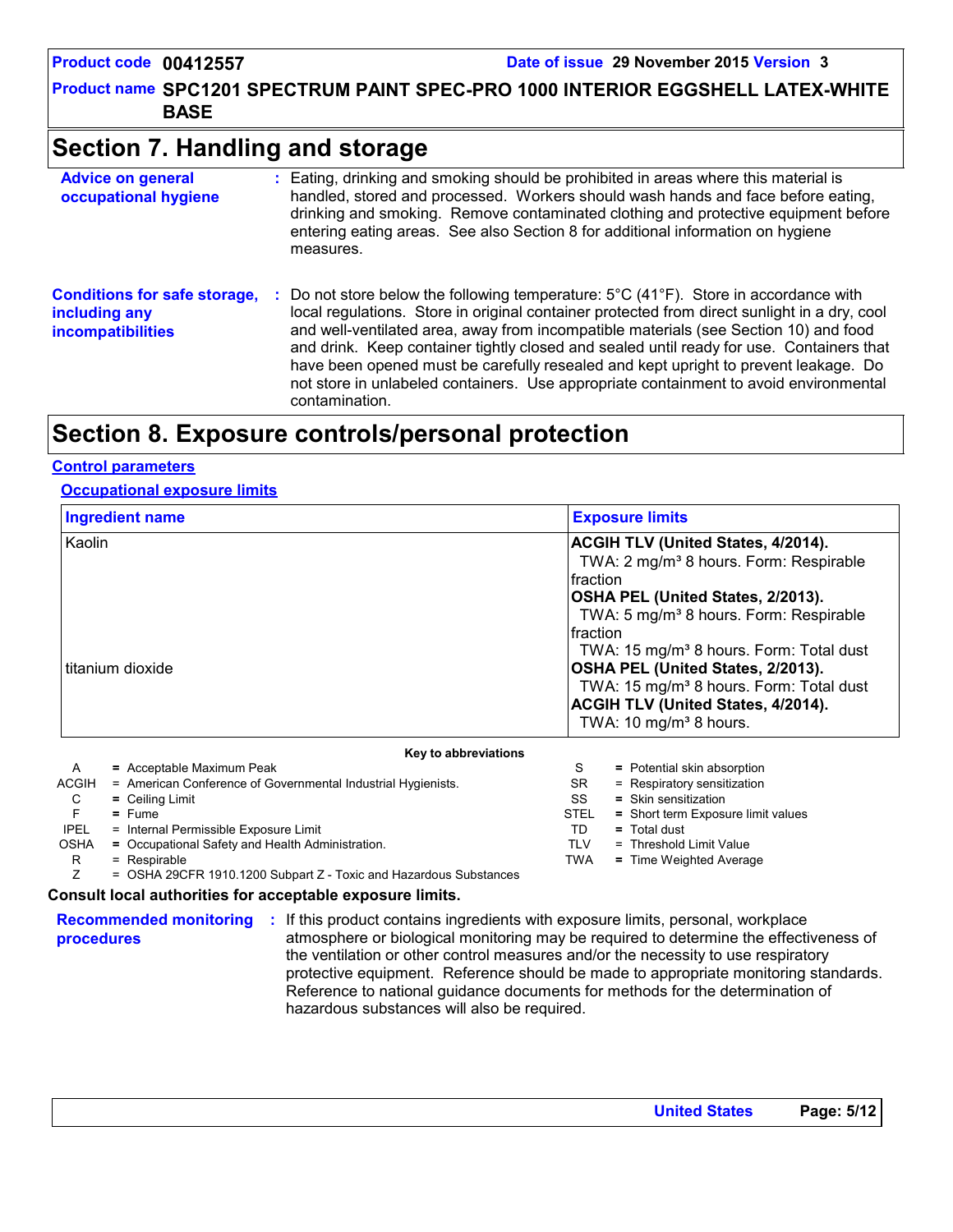Product name SPC1201 SPECTRUM PAINT SPEC-PRO 1000 INTERIOR EGGSHELL LATEX-WHITE | **BASE**

### **Section 8. Exposure controls/personal protection**

| <b>Appropriate engineering</b><br><b>controls</b>    | : If user operations generate dust, fumes, gas, vapor or mist, use process enclosures,<br>local exhaust ventilation or other engineering controls to keep worker exposure to<br>airborne contaminants below any recommended or statutory limits.                                                                                                                                                                                                                                                                                                                                                                       |
|------------------------------------------------------|------------------------------------------------------------------------------------------------------------------------------------------------------------------------------------------------------------------------------------------------------------------------------------------------------------------------------------------------------------------------------------------------------------------------------------------------------------------------------------------------------------------------------------------------------------------------------------------------------------------------|
| <b>Environmental exposure</b><br>controls            | Emissions from ventilation or work process equipment should be checked to ensure<br>they comply with the requirements of environmental protection legislation. In some<br>cases, fume scrubbers, filters or engineering modifications to the process equipment<br>will be necessary to reduce emissions to acceptable levels.                                                                                                                                                                                                                                                                                          |
| <b>Individual protection measures</b>                |                                                                                                                                                                                                                                                                                                                                                                                                                                                                                                                                                                                                                        |
| <b>Hygiene measures</b>                              | Wash hands, forearms and face thoroughly after handling chemical products, before<br>eating, smoking and using the lavatory and at the end of the working period.<br>Appropriate techniques should be used to remove potentially contaminated clothing.<br>Wash contaminated clothing before reusing. Ensure that eyewash stations and safety<br>showers are close to the workstation location.                                                                                                                                                                                                                        |
| <b>Eye/face protection</b><br><b>Skin protection</b> | Safety glasses with side shields.                                                                                                                                                                                                                                                                                                                                                                                                                                                                                                                                                                                      |
| <b>Hand protection</b>                               | : Chemical-resistant, impervious gloves complying with an approved standard should be<br>worn at all times when handling chemical products if a risk assessment indicates this is<br>necessary. Considering the parameters specified by the glove manufacturer, check<br>during use that the gloves are still retaining their protective properties. It should be<br>noted that the time to breakthrough for any glove material may be different for different<br>glove manufacturers. In the case of mixtures, consisting of several substances, the<br>protection time of the gloves cannot be accurately estimated. |
| <b>Body protection</b>                               | Personal protective equipment for the body should be selected based on the task being<br>performed and the risks involved and should be approved by a specialist before<br>handling this product.                                                                                                                                                                                                                                                                                                                                                                                                                      |
| <b>Other skin protection</b>                         | Appropriate footwear and any additional skin protection measures should be selected<br>based on the task being performed and the risks involved and should be approved by a<br>specialist before handling this product.                                                                                                                                                                                                                                                                                                                                                                                                |
| <b>Respiratory protection</b>                        | Respirator selection must be based on known or anticipated exposure levels, the<br>hazards of the product and the safe working limits of the selected respirator. If workers<br>are exposed to concentrations above the exposure limit, they must use appropriate,<br>certified respirators. Use a properly fitted, air-purifying or air-fed respirator complying<br>with an approved standard if a risk assessment indicates this is necessary.                                                                                                                                                                       |

### **Section 9. Physical and chemical properties**

| <b>Appearance</b>                                 |                                                                       |
|---------------------------------------------------|-----------------------------------------------------------------------|
| <b>Physical state</b>                             | $:$ Liquid.                                                           |
| <b>Color</b>                                      | $:$ Not available.                                                    |
| <b>Odor</b>                                       | : Characteristic.                                                     |
| <b>Odor threshold</b>                             | $:$ Not available.                                                    |
| рH                                                | : Not available.                                                      |
| <b>Melting point</b>                              | $:$ Not available.                                                    |
| <b>Boiling point</b>                              | : $>37.78^{\circ}C$ ( $>100^{\circ}F$ )                               |
| <b>Flash point</b>                                | : Closed cup: 113.33°C (236°F) [Product does not sustain combustion.] |
| <b>Auto-ignition temperature</b>                  | $:$ Not available.                                                    |
| <b>Decomposition temperature : Not available.</b> |                                                                       |

**United States Page: 6/12**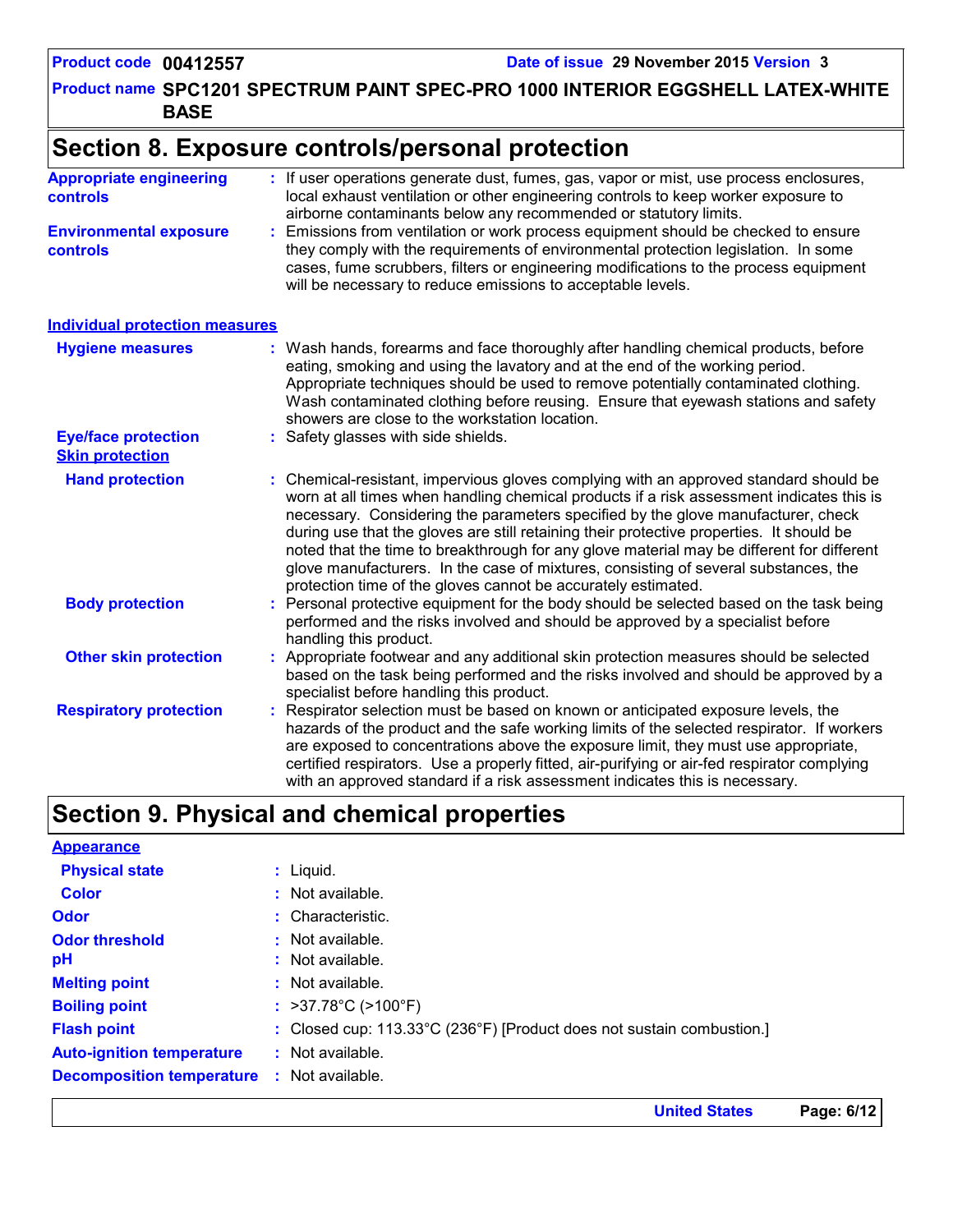#### Product name SPC1201 SPECTRUM PAINT SPEC-PRO 1000 INTERIOR EGGSHELL LATEX-WHITE | **BASE**

### **Section 9. Physical and chemical properties**

| <b>Flammability (solid, gas)</b>                  | : Not available.                                               |
|---------------------------------------------------|----------------------------------------------------------------|
| Lower and upper explosive<br>(flammable) limits   | : Upper: $0\%$                                                 |
| <b>Evaporation rate</b>                           | $:$ Not available.                                             |
| <b>Vapor pressure</b>                             | : Not available.                                               |
| <b>Vapor density</b>                              | $:$ Not available.                                             |
| <b>Relative density</b>                           | : 1.28                                                         |
| Density (Ibs / gal)                               | : 10.68                                                        |
| <b>Solubility</b>                                 | : Soluble in the following materials: cold water.              |
| <b>Partition coefficient: n-</b><br>octanol/water | $:$ Not available.                                             |
| <b>Viscosity</b>                                  | : Kinematic (40°C (104°F)): >0.21 cm <sup>2</sup> /s (>21 cSt) |
| <b>Volatility</b>                                 | : 70% ( $v/v$ ), 54.763% ( $w/w$ )                             |
| $%$ Solid. (w/w)                                  | : 45.237                                                       |
|                                                   |                                                                |

## **Section 10. Stability and reactivity**

| <b>Reactivity</b>                            | : No specific test data related to reactivity available for this product or its ingredients.                                                  |
|----------------------------------------------|-----------------------------------------------------------------------------------------------------------------------------------------------|
| <b>Chemical stability</b>                    | : The product is stable.                                                                                                                      |
| <b>Possibility of hazardous</b><br>reactions | : Under normal conditions of storage and use, hazardous reactions will not occur.                                                             |
| <b>Conditions to avoid</b>                   | : When exposed to high temperatures may produce hazardous decomposition products.<br>Refer to protective measures listed in sections 7 and 8. |
| <b>Incompatible materials</b>                | : Keep away from the following materials to prevent strong exothermic reactions:<br>oxidizing agents, strong alkalis, strong acids.           |
| <b>Hazardous decomposition</b><br>products   | : Decomposition products may include the following materials: carbon monoxide, carbon<br>dioxide, smoke, oxides of nitrogen.                  |

### **Section 11. Toxicological information**

#### **Information on toxicological effects**

| <b>Acute toxicity</b>          |                        |                                                      |                          |                 |
|--------------------------------|------------------------|------------------------------------------------------|--------------------------|-----------------|
| <b>Product/ingredient name</b> | <b>Result</b>          | <b>Species</b>                                       | <b>Dose</b>              | <b>Exposure</b> |
| Kaolin<br>titanium dioxide     | LD50 Oral<br>LD50 Oral | Rat<br>Rat                                           | 5000 mg/kg<br>$>10$ g/kg |                 |
| <b>Conclusion/Summary</b>      |                        | : There are no data available on the mixture itself. |                          |                 |
| <b>Irritation/Corrosion</b>    |                        |                                                      |                          |                 |

**United States Page: 7/12**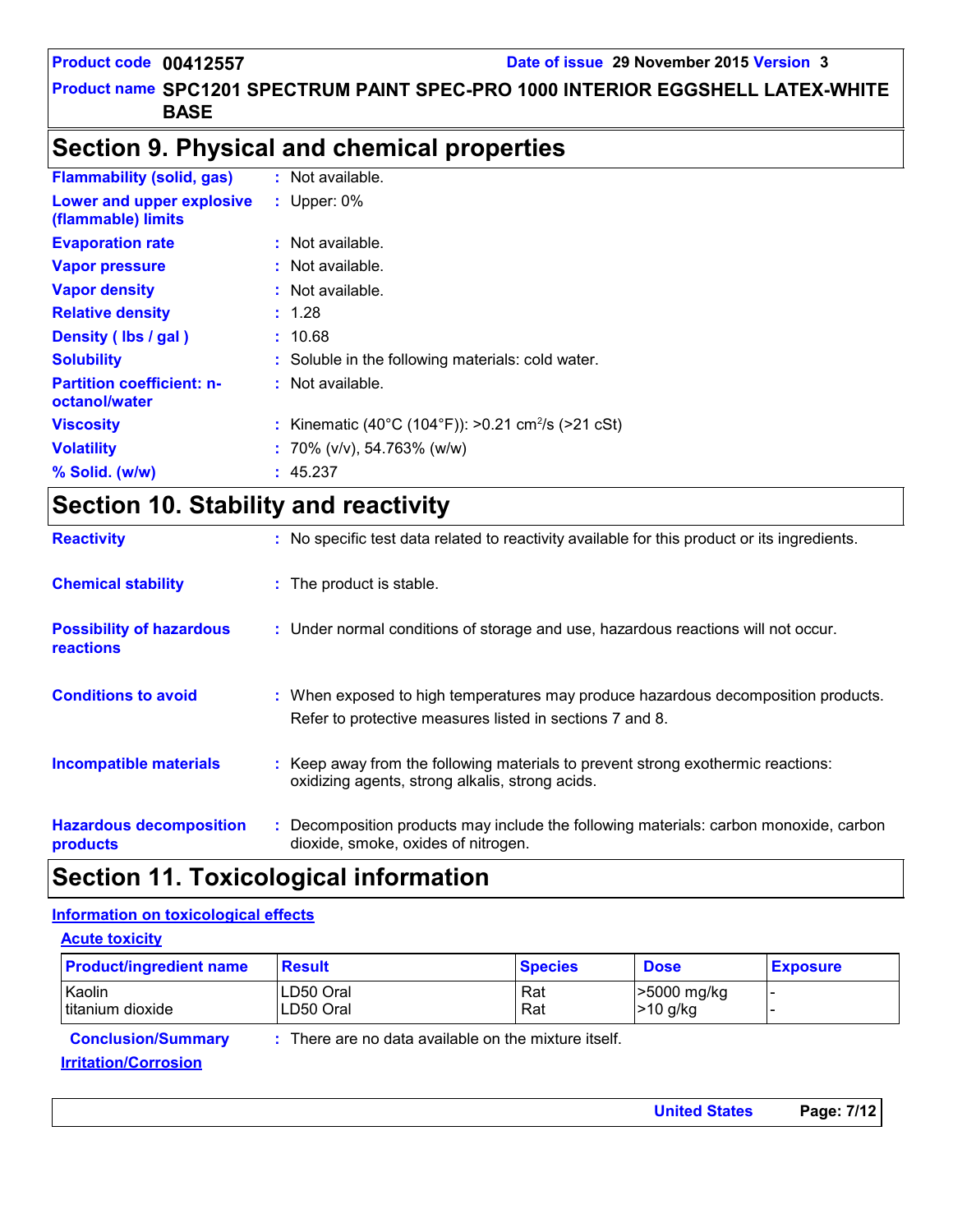Product name SPC1201 SPECTRUM PAINT SPEC-PRO 1000 INTERIOR EGGSHELL LATEX-WHITE | **BASE**

### **Section 11. Toxicological information**

| <b>Conclusion/Summary</b>              |                          |             |                                                        |
|----------------------------------------|--------------------------|-------------|--------------------------------------------------------|
| <b>Skin</b>                            |                          |             | $:$ There are no data available on the mixture itself. |
| <b>Eyes</b>                            |                          |             | There are no data available on the mixture itself.     |
| <b>Respiratory</b>                     |                          |             | $:$ There are no data available on the mixture itself. |
| <b>Sensitization</b>                   |                          |             |                                                        |
| <b>Conclusion/Summary</b>              |                          |             |                                                        |
| <b>Skin</b>                            |                          |             | $:$ There are no data available on the mixture itself. |
| <b>Respiratory</b>                     |                          |             | There are no data available on the mixture itself.     |
| <b>Mutagenicity</b>                    |                          |             |                                                        |
| <b>Conclusion/Summary</b>              |                          |             | $:$ There are no data available on the mixture itself. |
| <b>Carcinogenicity</b>                 |                          |             |                                                        |
| <b>Conclusion/Summary</b>              |                          |             | $:$ There are no data available on the mixture itself. |
| <b>Classification</b>                  |                          |             |                                                        |
| <b>Product/ingredient name</b>         | <b>OSHA</b>              | <b>IARC</b> | <b>NTP</b>                                             |
| titanium dioxide                       | $\overline{\phantom{0}}$ | 2Β          | -                                                      |
| <b>Carcinogen Classification code:</b> |                          |             |                                                        |

**Carcinogen Classification code:**

**IARC: 1, 2A, 2B, 3, 4 NTP: Known to be a human carcinogen; Reasonably anticipated to be a human carcinogen OSHA: + Not listed/not regulated: -**

#### **Reproductive toxicity**

**Conclusion/Summary :** There are no data available on the mixture itself.

#### **Teratogenicity**

**Conclusion/Summary :** There are no data available on the mixture itself.

#### **Specific target organ toxicity (single exposure)**

Not available.

#### **Specific target organ toxicity (repeated exposure)**

Not available.

**Target organs :** Contains material which causes damage to the following organs: eyes. Contains material which may cause damage to the following organs: lungs, upper respiratory tract, stomach.

#### **Aspiration hazard**

Not available.

#### **Information on the likely routes of exposure**

### **Potential acute health effects**

| <b>Eye contact</b>  | : No known significant effects or critical hazards. |
|---------------------|-----------------------------------------------------|
| <b>Inhalation</b>   | : No known significant effects or critical hazards. |
| <b>Skin contact</b> | : No known significant effects or critical hazards. |
| <b>Ingestion</b>    | : No known significant effects or critical hazards. |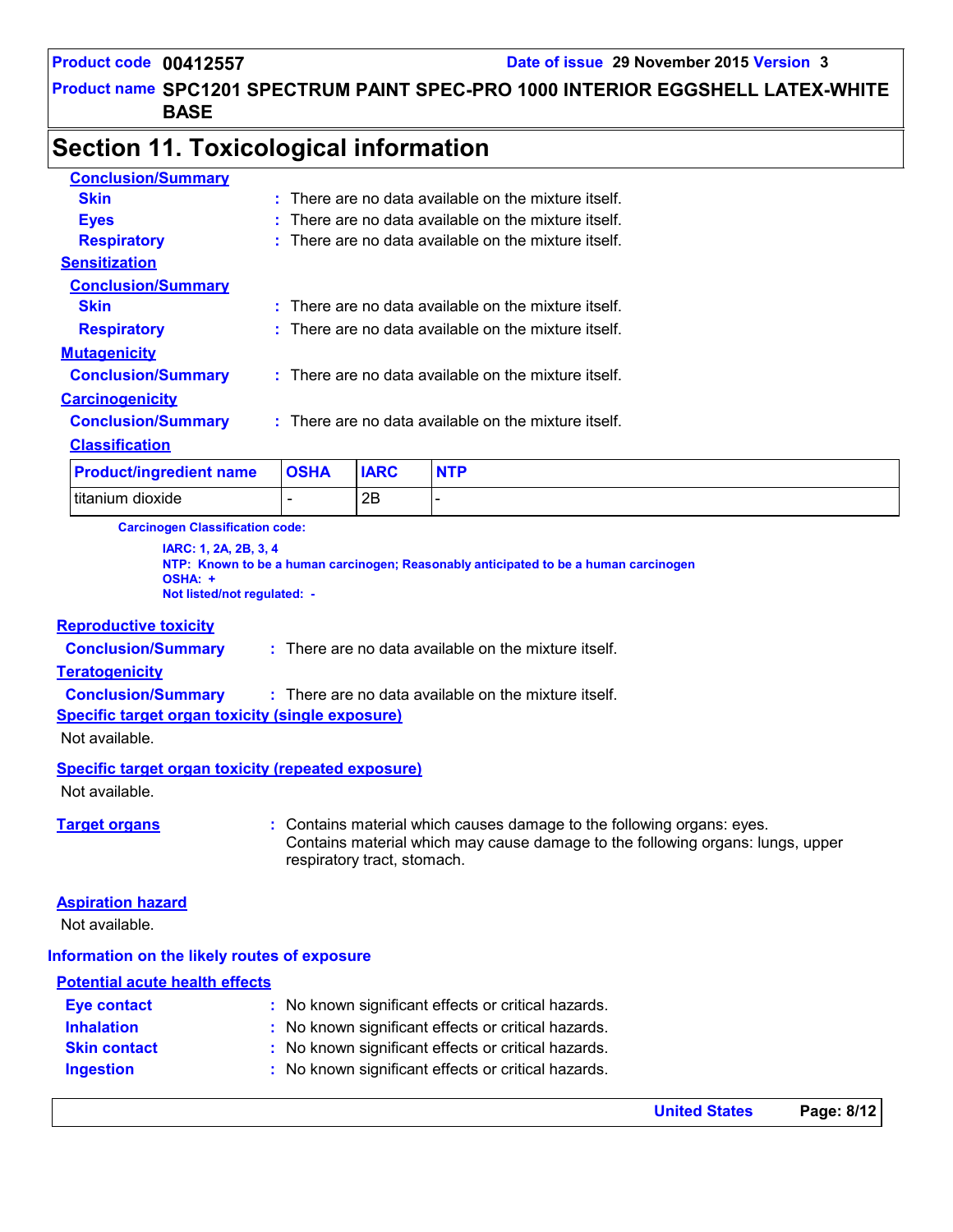#### Product name SPC1201 SPECTRUM PAINT SPEC-PRO 1000 INTERIOR EGGSHELL LATEX-WHITE | **BASE**

### **Section 11. Toxicological information**

| <b>Over-exposure signs/symptoms</b>     |                                                                                                                                                                                                                                                                                                                                                                                                                          |
|-----------------------------------------|--------------------------------------------------------------------------------------------------------------------------------------------------------------------------------------------------------------------------------------------------------------------------------------------------------------------------------------------------------------------------------------------------------------------------|
| <b>Eye contact</b>                      | : No specific data.                                                                                                                                                                                                                                                                                                                                                                                                      |
| <b>Inhalation</b>                       | No specific data.                                                                                                                                                                                                                                                                                                                                                                                                        |
| <b>Skin contact</b>                     | : No specific data.                                                                                                                                                                                                                                                                                                                                                                                                      |
| <b>Ingestion</b>                        | : No specific data.                                                                                                                                                                                                                                                                                                                                                                                                      |
|                                         | Delayed and immediate effects and also chronic effects from short and long term exposure                                                                                                                                                                                                                                                                                                                                 |
| <b>Conclusion/Summary</b>               | : There are no data available on the mixture itself. If splashed in the eyes, the liquid may<br>cause irritation and reversible damage. Ingestion may cause nausea, diarrhea and<br>vomiting. This takes into account, where known, delayed and immediate effects and<br>also chronic effects of components from short-term and long-term exposure by oral,<br>inhalation and dermal routes of exposure and eye contact. |
| <b>Short term exposure</b>              |                                                                                                                                                                                                                                                                                                                                                                                                                          |
| <b>Potential immediate</b><br>effects   | : There are no data available on the mixture itself.                                                                                                                                                                                                                                                                                                                                                                     |
| <b>Potential delayed effects</b>        | $:$ There are no data available on the mixture itself.                                                                                                                                                                                                                                                                                                                                                                   |
| Long term exposure                      |                                                                                                                                                                                                                                                                                                                                                                                                                          |
| <b>Potential immediate</b><br>effects   | $:$ There are no data available on the mixture itself.                                                                                                                                                                                                                                                                                                                                                                   |
| <b>Potential delayed effects</b>        | $\therefore$ There are no data available on the mixture itself.                                                                                                                                                                                                                                                                                                                                                          |
| <b>Potential chronic health effects</b> |                                                                                                                                                                                                                                                                                                                                                                                                                          |
| <b>General</b>                          | : No known significant effects or critical hazards.                                                                                                                                                                                                                                                                                                                                                                      |
| <b>Carcinogenicity</b>                  | Suspected of causing cancer. Risk of cancer depends on duration and level of<br>exposure.                                                                                                                                                                                                                                                                                                                                |
| <b>Mutagenicity</b>                     | No known significant effects or critical hazards.                                                                                                                                                                                                                                                                                                                                                                        |
| <b>Teratogenicity</b>                   | : No known significant effects or critical hazards.                                                                                                                                                                                                                                                                                                                                                                      |
| <b>Developmental effects</b>            | : No known significant effects or critical hazards.                                                                                                                                                                                                                                                                                                                                                                      |
| <b>Fertility effects</b>                | No known significant effects or critical hazards.                                                                                                                                                                                                                                                                                                                                                                        |
| <b>Numerical measures of toxicity</b>   |                                                                                                                                                                                                                                                                                                                                                                                                                          |
| <b>Acute toxicity estimates</b>         |                                                                                                                                                                                                                                                                                                                                                                                                                          |
| Not available.                          |                                                                                                                                                                                                                                                                                                                                                                                                                          |

### **Section 12. Ecological information**

#### **Toxicity**

| <b>Product/ingredient name</b> | <b>Result</b>                    | <b>Species</b>          | <b>Exposure</b> |
|--------------------------------|----------------------------------|-------------------------|-----------------|
| titanium dioxide               | Acute LC50 >100 mg/l Fresh water | Daphnia - Daphnia magna | 48 hours        |

#### **Persistence and degradability**

Not available.

#### **Bioaccumulative potential**

Not available.

| <b>United States</b> | Page: 9/12 |
|----------------------|------------|
|                      |            |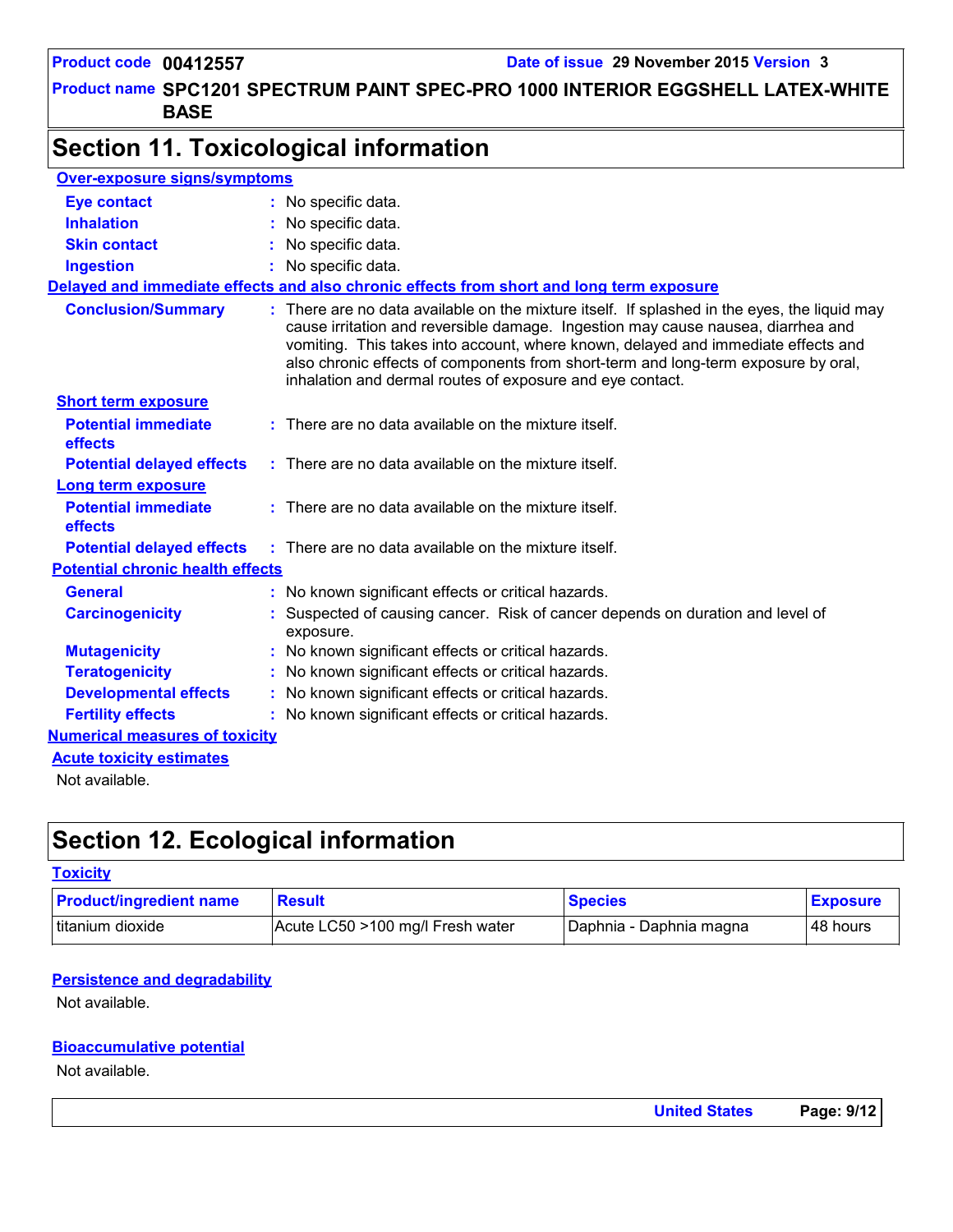Product name SPC1201 SPECTRUM PAINT SPEC-PRO 1000 INTERIOR EGGSHELL LATEX-WHITE | **BASE**

### **Section 12. Ecological information**

#### **Mobility in soil**

**Soil/water partition coefficient (Koc)** 

**:** Not available.

### **Section 13. Disposal considerations**

The generation of waste should be avoided or minimized wherever possible. Disposal of this product, solutions and any by-products should at all times comply with the requirements of environmental protection and waste disposal legislation and any regional local authority requirements. Dispose of surplus and non-recyclable products via a licensed waste disposal contractor. Waste should not be disposed of untreated to the sewer unless fully compliant with the requirements of all authorities with jurisdiction. Waste packaging should be recycled. Incineration or landfill should only be considered when recycling is not feasible. This material and its container must be disposed of in a safe way. Care should be taken when handling emptied containers that have not been cleaned or rinsed out. Empty containers or liners may retain some product residues. Avoid dispersal of spilled material and runoff and contact with soil, waterways, drains and sewers. **Disposal methods :**

**Disposal should be in accordance with applicable regional, national and local laws and regulations.**

**Refer to Section 7: HANDLING AND STORAGE and Section 8: EXPOSURE CONTROLS/PERSONAL PROTECTION for additional handling information and protection of employees. Section 6. Accidental release measures**

|  |  | <b>14. Transport information</b> |
|--|--|----------------------------------|
|--|--|----------------------------------|

|                                                       | <b>DOT</b>               | <b>IMDG</b>     | <b>IATA</b>     |
|-------------------------------------------------------|--------------------------|-----------------|-----------------|
| <b>UN number</b>                                      | Not regulated.           | Not regulated.  | Not regulated.  |
| <b>UN proper shipping</b><br>name                     | $\overline{\phantom{0}}$ |                 |                 |
| <b>Transport hazard class  -</b><br>(e <sub>s</sub> ) |                          |                 |                 |
| <b>Packing group</b>                                  |                          |                 |                 |
| <b>Environmental hazards No.</b>                      |                          | No.             | No.             |
| <b>Marine pollutant</b><br><b>substances</b>          | Not applicable.          | Not applicable. | Not applicable. |

#### **Additional information**

- None identified. **: DOT**
- None identified. **: IMDG**
- **IATA :** None identified.

**Special precautions for user Transport within user's premises:** always transport in closed containers that are **:** upright and secure. Ensure that persons transporting the product know what to do in the event of an accident or spillage.

**United States Page: 10/12**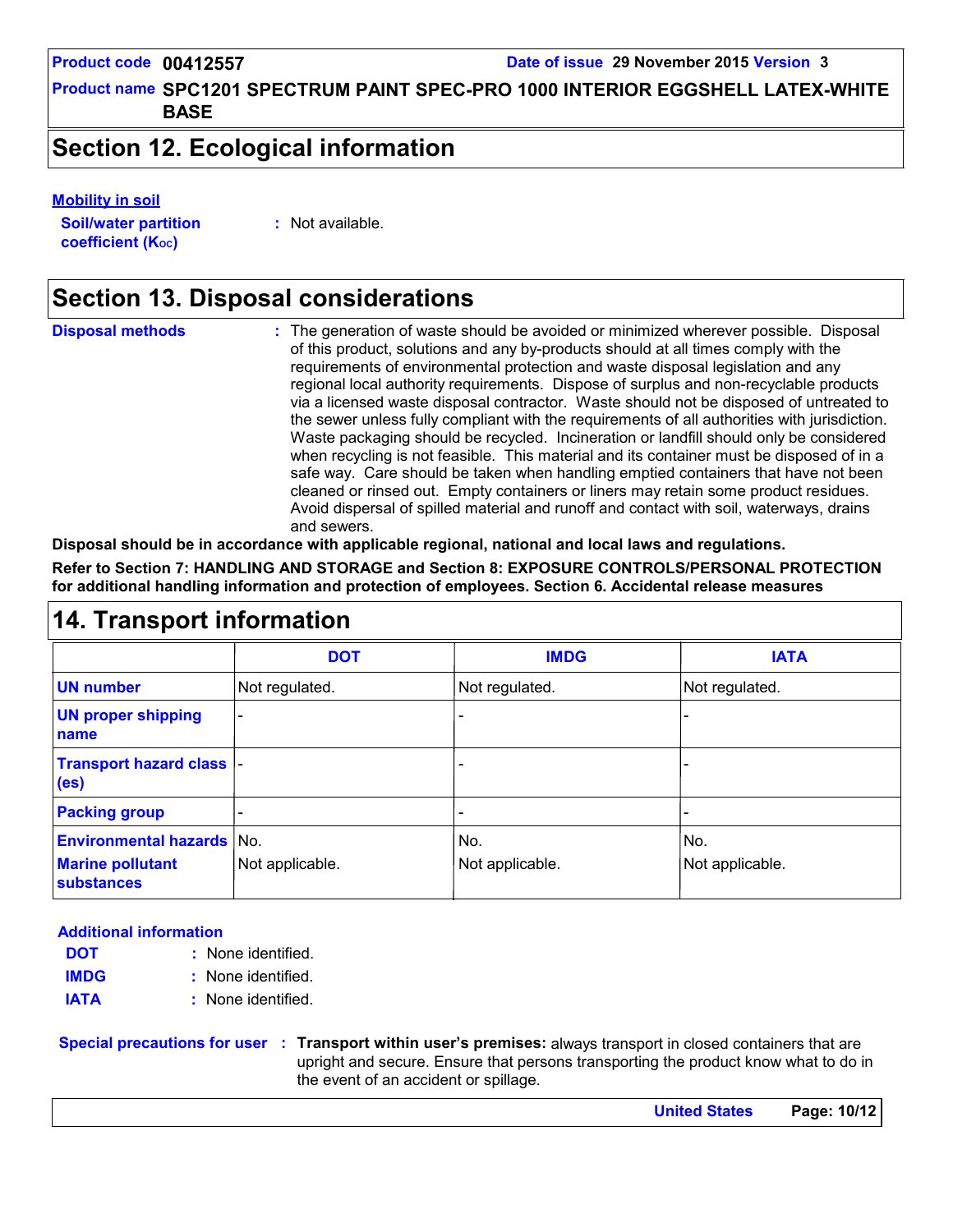Product name SPC1201 SPECTRUM PAINT SPEC-PRO 1000 INTERIOR EGGSHELL LATEX-WHITE | **BASE**

### **14. Transport information**

### **Section 15. Regulatory information**

#### **United States**

**United States inventory (TSCA 8b) :** All components are listed or exempted.

#### **SARA 302/304**

**SARA 304 RQ :** Not applicable.

**Composition/information on ingredients**

No products were found.

#### **SARA 311/312**

**Classification :** Delayed (chronic) health hazard

**Composition/information on ingredients**

| <b>Name</b>      | <b>Fire</b> | <b>Sudden</b><br>hazard release of<br><b>pressure</b> | <b>Reactive</b> | Immediate<br>(acute)<br>health<br>hazard | <b>Delaved</b><br>(chronic)<br>health<br><b>hazard</b> |
|------------------|-------------|-------------------------------------------------------|-----------------|------------------------------------------|--------------------------------------------------------|
| titanium dioxide | No.         | No.                                                   | No.             | No.                                      | Yes.                                                   |

**Additional environmental information is contained on the Environmental Data Sheet for this product, which can be obtained from your PPG representative.**

### **Section 16. Other information**

**Hazardous Material Information System (U.S.A.)**

```
Health : 1 * Flammability : 1 Physical hazards : 0
                                     0
```
( \* ) - Chronic effects

**Caution: HMIS® ratings are based on a 0-4 rating scale, with 0 representing minimal hazards or risks, and 4 representing significant hazards or risks Although HMIS® ratings are not required on MSDSs under 29 CFR 1910.1200, the preparer may choose to provide them. HMIS® ratings are to be used with a fully implemented HMIS® program. HMIS® is a registered mark of the National Paint & Coatings Association (NPCA). HMIS® materials may be purchased exclusively from J. J. Keller (800) 327-6868.**

**The customer is responsible for determining the PPE code for this material.**

| <b>National Fire Protection Association (U.S.A.)</b> |                                                                                                                                                                                                                                                                                                                                                                                                                                                                            |
|------------------------------------------------------|----------------------------------------------------------------------------------------------------------------------------------------------------------------------------------------------------------------------------------------------------------------------------------------------------------------------------------------------------------------------------------------------------------------------------------------------------------------------------|
| Health : 1                                           | <b>Flammability</b> : 1<br><b>Instability</b> : 0                                                                                                                                                                                                                                                                                                                                                                                                                          |
| Date of previous issue                               | : 8/18/2015                                                                                                                                                                                                                                                                                                                                                                                                                                                                |
| <b>Organization that prepared</b><br>the MSDS        | : EHS                                                                                                                                                                                                                                                                                                                                                                                                                                                                      |
| <b>Key to abbreviations</b>                          | $\therefore$ ATE = Acute Toxicity Estimate<br><b>BCF</b> = Bioconcentration Factor<br>GHS = Globally Harmonized System of Classification and Labelling of Chemicals<br>IATA = International Air Transport Association<br>IBC = Intermediate Bulk Container<br><b>IMDG = International Maritime Dangerous Goods</b><br>LogPow = logarithm of the octanol/water partition coefficient<br>MARPOL 73/78 = International Convention for the Prevention of Pollution From Ships, |

**United States Page: 11/12**